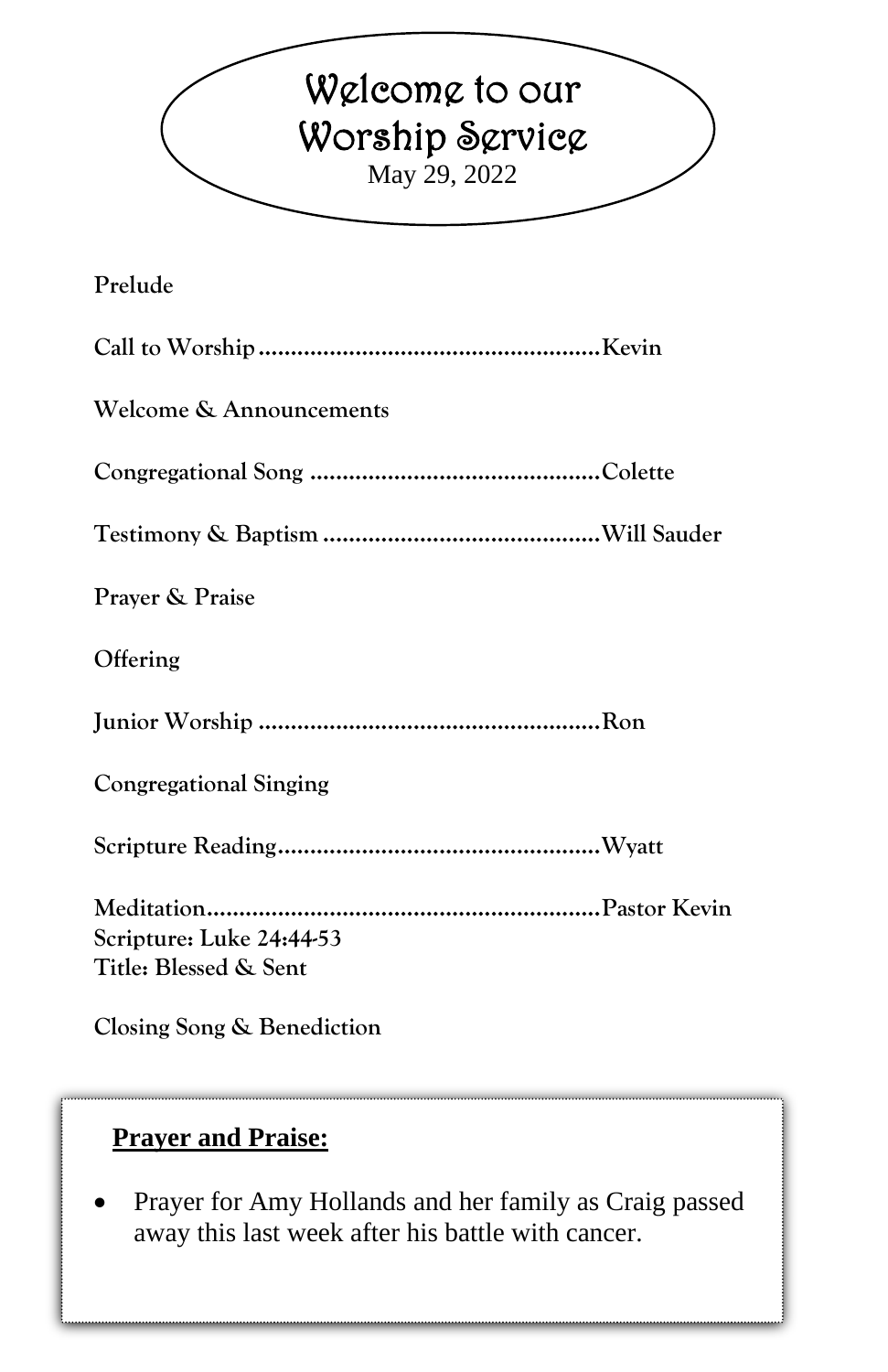#### **This Week:**

**Friday: 7:00pm Youth Group Sunday: 10:45am Church Service**

# **Torch Trail Family Day**

Church service begins at 11:00, with lunch to follow. The afternoon will be filled with various activities including swimming and the Tuck shop will be open during that time!!

#### **Luke 24: 50-53**

When he had led them out to the vicinity of Bethany, he lifted up his hands and blessed them. While he was blessing them, he left them and was taken up into heaven. Then they worshiped him and returned to Jerusalem with great joy. And they stayed continually at the temple, praising God.

#### **Upcoming Events**

**June 5**: Torch Trail Family Day **June 12**: Child Dedications **Note date change**.



# **Pasquia Ministerial Spring Wind-up BBQ**

June 15: Wednesday, 12 -1:00PM at the CR Catholic Church. Join us for a time of good eats and fellowship. Cost of lunch is by donation.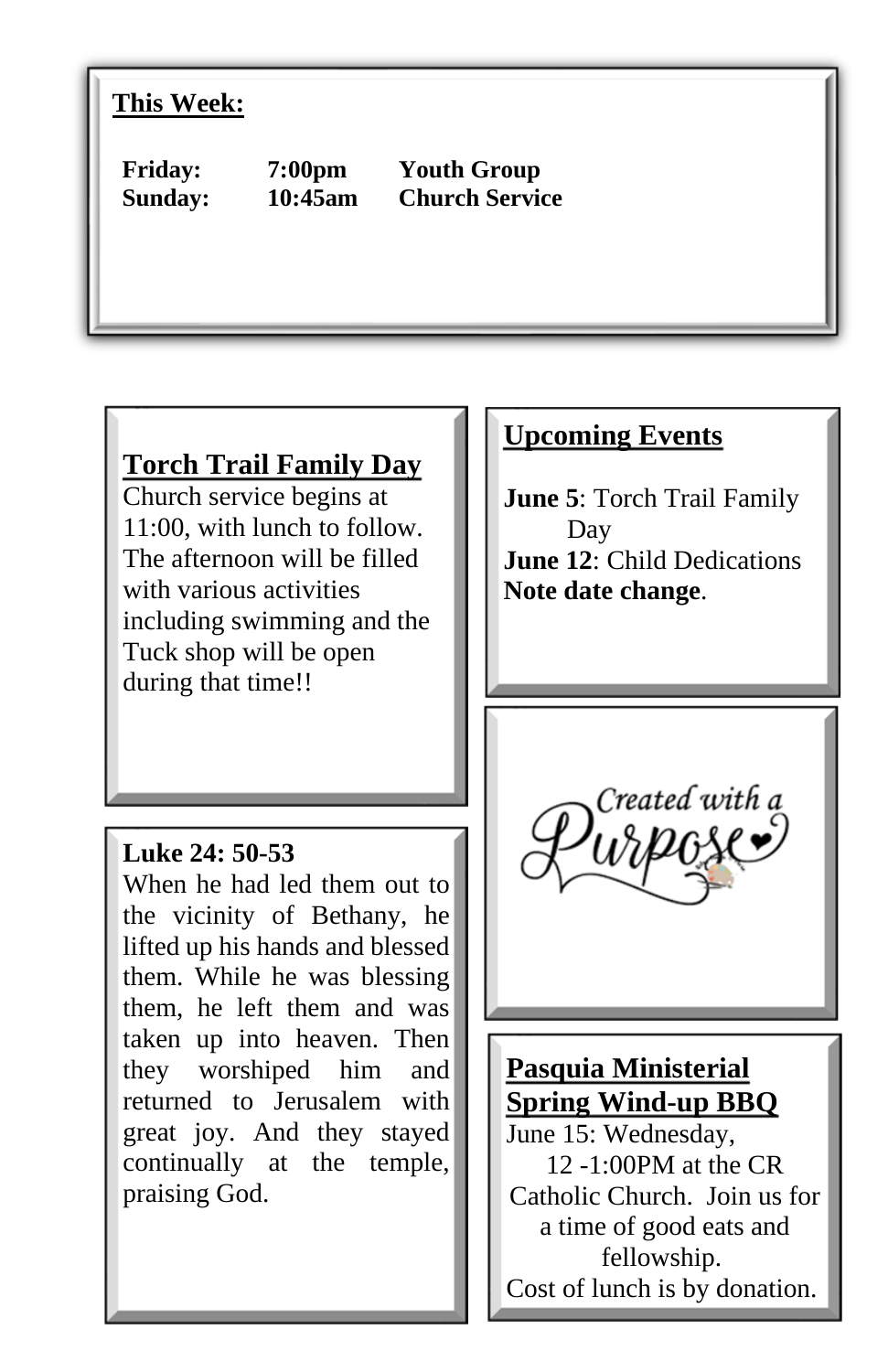

For bulletin announcements contact Bev Doerksen 768-2783 or email [hbdoerksen@sasktel.net](mailto:hbdoerksen@sasktel.net) Please have all information in by Friday at noon.